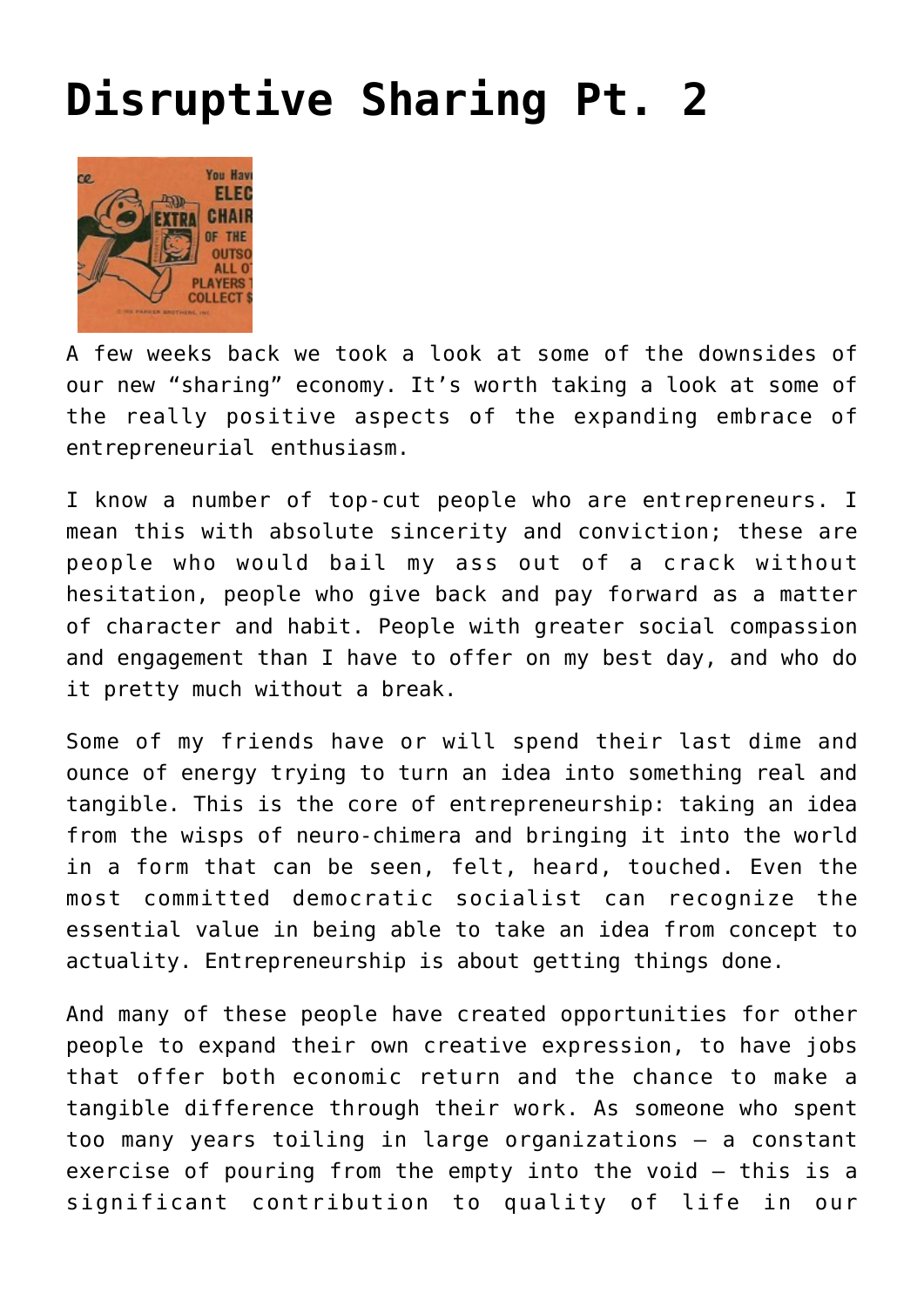communities.

And it ain't easy. Aside from competing entrepreneurs, you have to face a barrage of people telling you, every step of the way, that "that will *never* work".

Same thing in the "arts"  $-$  I know any number of writers, musicians, visual artists, &c. who have figured out a way to create a product that people are willing to pay for. Let's go ahead and say that *product* is a value-neutral term. *A Love Supreme* is a product. So is a Don DeLilo novel. [The Bitter](http://bittersoutherner.com/) [Southerner](http://bittersoutherner.com/) is an entrepreneurial project. Hell, even [this](http://www.immunetoboredom.com/the-immunity-manifesto/) [bloggy little vineyard](http://www.immunetoboredom.com/the-immunity-manifesto/) is an act of entrepreneurship.<fn>However feeble by the prevailing measure of entrepreneurial success.</fn> Whether the impulse to create these products was mercenary or driven by some other urge is irrelevant. Converting these ideas into something tangible was most definitely entrepreneurship.

Entrepreneurship is not in itself a bad (or even good) thing. It's a value-neutral mindset, just as likely to result in a cure for cancer or erectile disfunction as it is to bring us a more effective high-capacity semi-automatic weapon or herbicidal agent that happens to also cause birth defects in birds and mammals.

But if entrepreneurship *per se* is value-neutral, its practice is often anything but. Where one 'trep brings an innovative idea to bear on a long-standing need or problem, too many others use their ingenuity to deliver "disruptions" that are at best merely useless and wasteful; at their worst, too many bright ideas are downright predatory and damaging. (More on this in Part 3.)

It's a current hot fad to tout entrepreneurship as the silver bullet that will save us from everything that ails us. This is where the whole enterprise opens itself up to the schools of remora who are always ready to swarm the hottest new trend.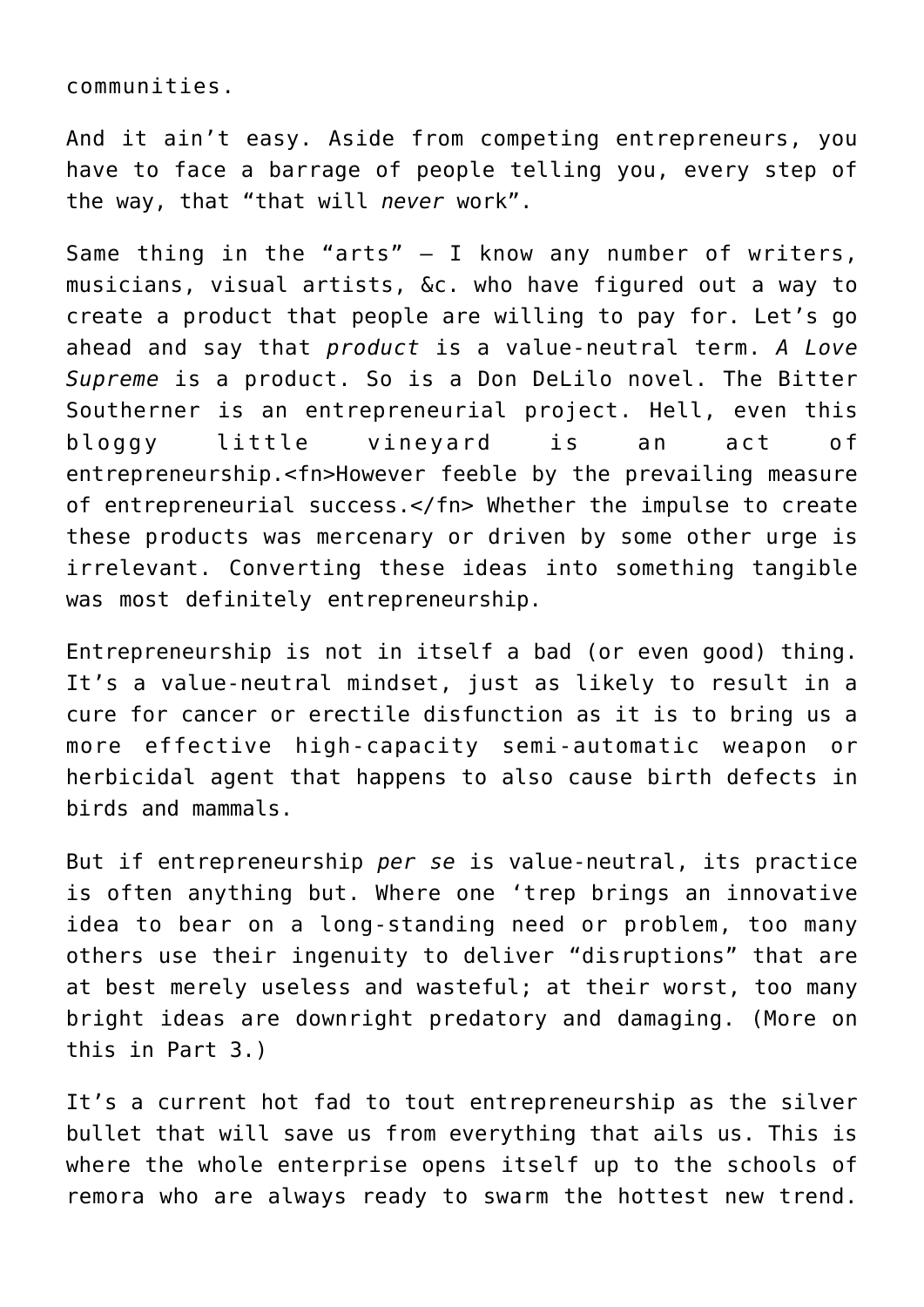Worse, the presentation of the "principles" of entrepreneurship are often taught under the guise of valueneutrality despite their inherently value-rich underpinnings.

In [Part 1,](http://goo.gl/LsHWs9) I linked to an article in *[Jacobin](https://www.jacobinmag.com/)* magazine, "[The](https://www.jacobinmag.com/2016/05/entrepreneurship-innovation-toyotism-college-startups/) [Entrepreneurship Racket](https://www.jacobinmag.com/2016/05/entrepreneurship-innovation-toyotism-college-startups/)", a hard look at higher education's headlong rush into the cult and fad of the entrepreneur. The driving force behind this new branch of academia is a direct outgrowth of decades of free-market propaganda that really took flight under the greed-is-good ethos of the Reagan raj.<fn>Remember…Reagan ruined *everything*.</fn> Under the rubrics of this approach to entrepreneurship, the only thing that matters is the amount of money an idea generates. The insidious aspect of this measurement is that it pretends to value neutrality, while other concerns (e.g., worker dislocation/exploitation, distortions of real estate values and availability, environmental or health issues, &c.) will be disregarded as squishy moral issues, consideration of same being a clear violation of so-called value neutrality. In this paradigm, areas of study that do not generate Return on Investment or produce alumni with abundant incomes that can be tapped for future donations are threatened with extinction under the value-neutral rubrics that are coming to define entrepreneurial higher-ed governance. Anthropology? Classical studies? Worse than useless.

The propaganda program behind the burgeoning entrepreneur fad continues a decades-long campaign against organized labor and any regulation that can be viewed as an imposition against those who would lead us unto the glorious free-market promised land. If you think this is hyperbolic, then you've never read the [curricular materials disseminated by pro-business groups](http://goo.gl/qJdWtI) [like American for Prosperity](http://goo.gl/qJdWtI) and the like.

To evangelists of free-market doctrine, it is a matter of fundamental faith that our salvation lies in some sort of Randian utopia in which success and happiness depends solely upon the "value neutral" measure of RoI. The extent to which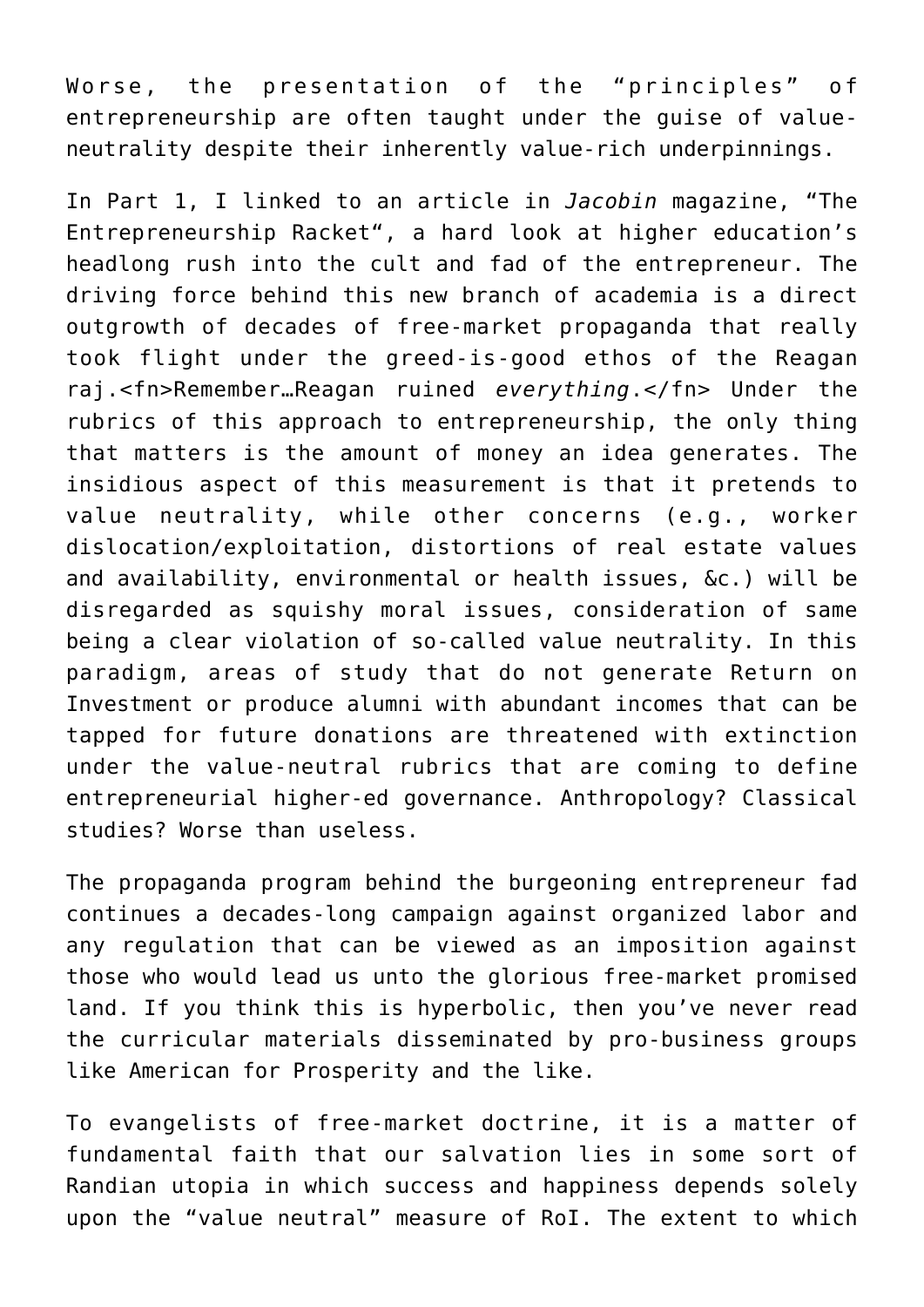this has become accepted as "common sense"<fn>A phrase that generally predicts an impending bullshit shower.</fn> is indicative of the success of a long-term program of indoctrination disguised as education.

The prevailing Gospel of Entrepreneurship is about getting things done that make money.<fn>Notwithstanding the sub-field of Social Entrepreneurship, which urges innovation that provides benefit to a vaguely defined common good. Not that this is bad; neither is it as purely good as its champions might suggest. More in Part 3.</fn> We've all but abandoned the critical thinking that lies behind the notion of 'just because you can, doesn't mean you should' and replaced it with 'if it makes money, just do it'. The boiler room in *Glengarry Glen Ross* is pretty much the naked id of value neutral entrepreneurship.

This is not a blanket indictment of the 'trep spirit. I know too many good people who approach their business activities with sensitivity to environmental and cultural impacts, people who honestly treat their entrepreneurship as central to their commitment to responsible citizenship. Really good folks who are as unlike this smirking shitstain as water is from fire.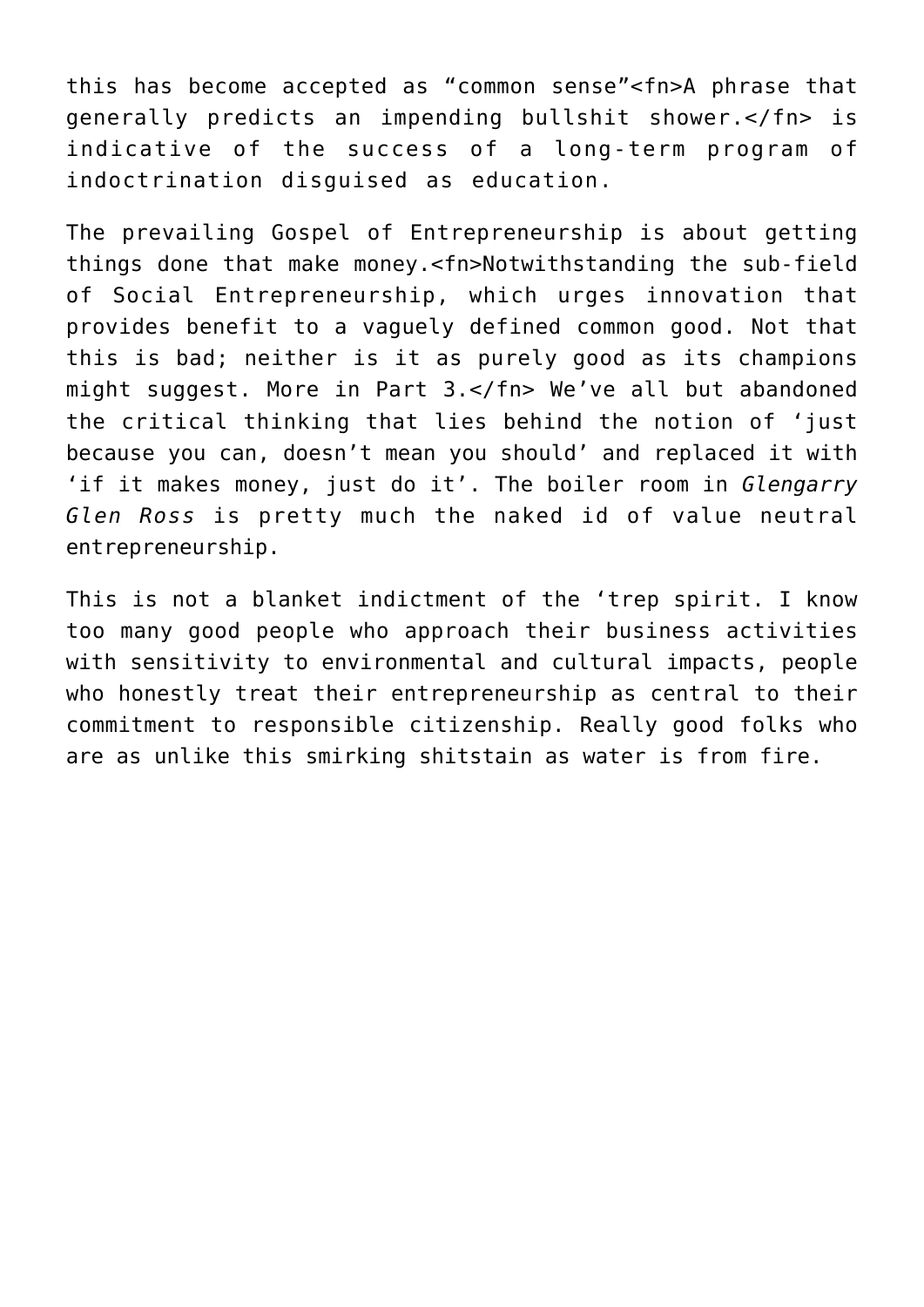

Possibly the most punchable face in America.

If you get right down to it, the only thing Martin Shkreli did wrong was to rub everyone's nose in his steaming pile of "success". His predatory disruptions were right in line with the free-market Gospel of St. Ronald. He's the poster boy for free-market entrepreneurship. He just forgot to use his indoor voice.

If hair metal is the result of too many people not realizing that *Spinal Tap* was a joke, the flood of Shkrelis in our midst may be a result of people not recognizing that Gordon Gekko was a villain, not a role model. Given the overwhelming success of free-market evangelism, this outcome should come as no surprise.

That Uber/Lyft or WalMart or Airbnb or Amazon offer products and services that "we" have enthusiastically embraced does not excuse the very real damage that each of these companies have imposed in the course of their disruptive triumph. There was a